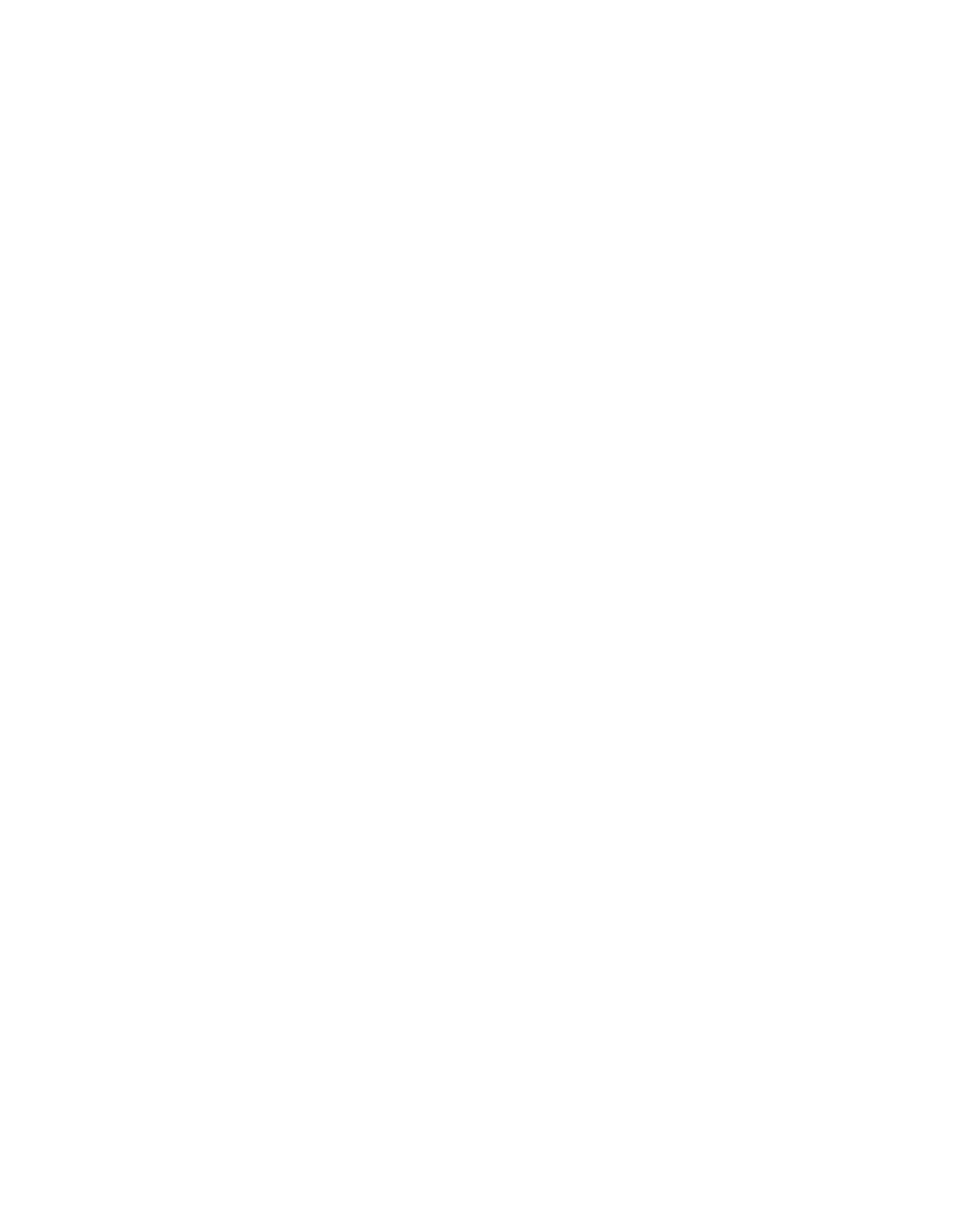## PRIVACY-PRESERVING DATA MINING: MODELS AND ALGORITHMS

Edited by CHARU C. AGGARWAL IBM T. J. Watson Research Center, Hawthorne, NY 10532

PHILIP S. YU University of Illinois at Chicago, Chicago, IL 60607

**Kluwer Academic Publishers** Boston/Dordrecht/London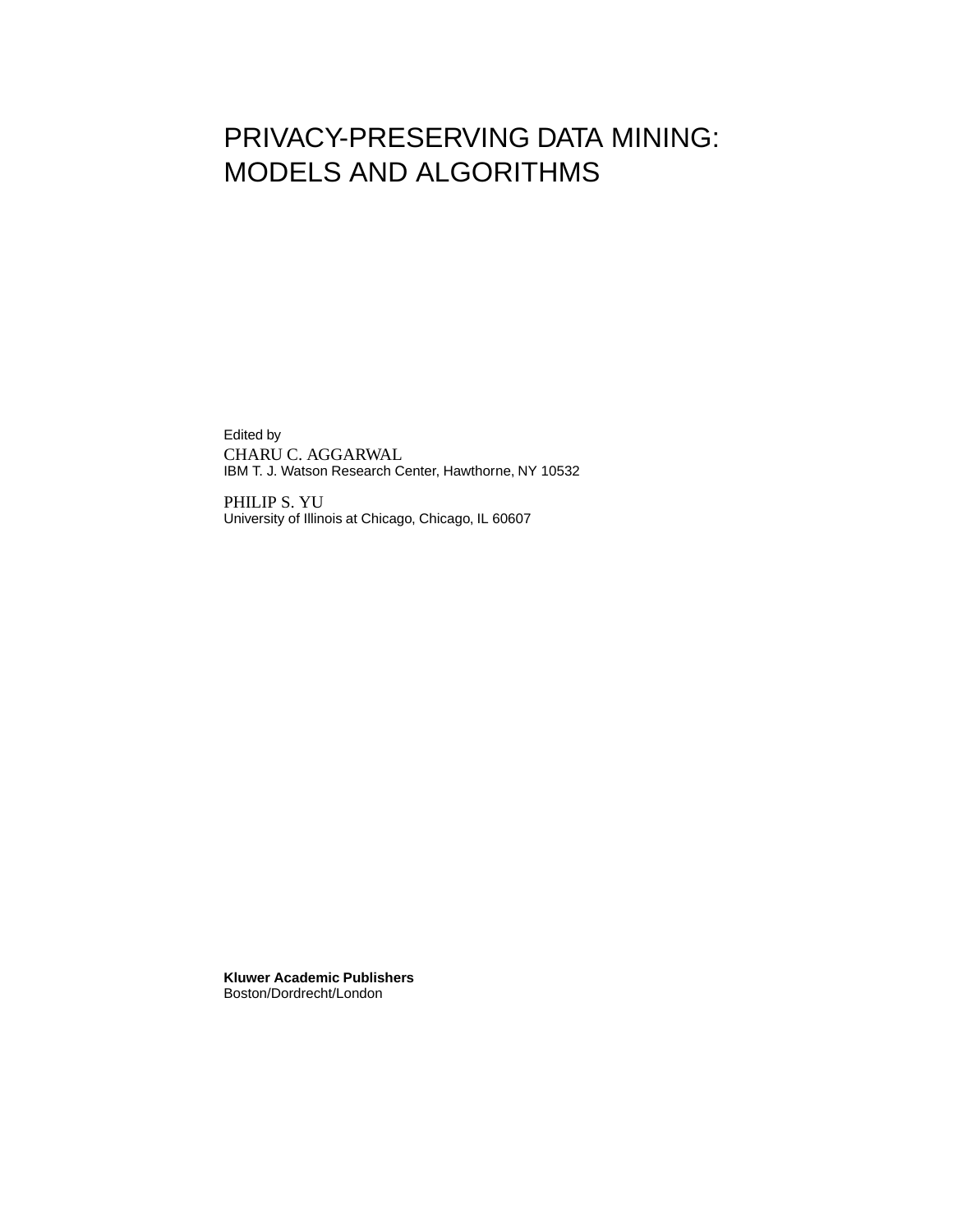## **Contents**

| List of Figures       |               |                                                                          | XV             |
|-----------------------|---------------|--------------------------------------------------------------------------|----------------|
| <b>List of Tables</b> |               |                                                                          | XX             |
| Preface               |               |                                                                          | xxi            |
| 1                     |               |                                                                          |                |
|                       |               | An Introduction to Privacy-Preserving Data Mining                        | 1              |
|                       |               | Charu C. Aggarwal, Philip S. Yu                                          |                |
| 1.                    |               | Introduction                                                             | 1              |
| 2.                    |               | Privacy-Preserving Data Mining Algorithms                                | 3              |
| 3.                    |               | <b>Conclusions and Summary</b>                                           | $\overline{7}$ |
|                       | References    |                                                                          | 8              |
| 2                     |               |                                                                          |                |
|                       |               | A General Survey of Privacy-Preserving Data Mining Models and Algorithms | 11             |
|                       |               | Charu C. Aggarwal, Philip S. Yu                                          |                |
| 1.                    |               | Introduction                                                             | 11             |
| 2.                    |               | The Randomization Method                                                 | 13             |
|                       | 2.1           | Privacy Quantification                                                   | 15             |
|                       | $2.2^{\circ}$ | Adversarial Attacks on Randomization                                     | 18             |
|                       | 2.3           | Randomization Methods for Data Streams                                   | 18<br>19       |
|                       | 2.4<br>2.5    | Multiplicative Perturbations                                             | 19             |
|                       |               | Data Swapping                                                            |                |
| 3.                    |               | Group Based Anonymization                                                | 20             |
|                       | 3.1           | The k-Anonymity Framework                                                | 20             |
|                       | 3.2<br>3.3    | Personalized Privacy-Preservation                                        | 24<br>24       |
|                       | 3.4           | <b>Utility Based Privacy Preservation</b>                                | 25             |
|                       | 3.5           | <b>Sequential Releases</b>                                               | 26             |
|                       | 3.6           | The <i>l</i> -diversity Method<br>The t-closeness Model                  | 27             |
|                       | 3.7           | Models for Text, Binary and String Data                                  | 27             |
| 4.                    |               | Distributed Privacy-Preserving Data Mining                               | 28             |
|                       | 4.1           | Distributed Algorithms over Horizontally Partitioned Data                |                |
|                       | 4.2           | <b>Sets</b><br>Distributed Algorithms over Vertically Partitioned Data   | 30<br>31       |
|                       | 4.3           | Distributed Algorithms for $k$ -Anonymity                                | 31             |
| 5.                    |               | Privacy-Preservation of Application Results                              | 32             |
|                       | 5.1           | <b>Association Rule Hiding</b>                                           | 33             |
|                       | 5.2           | Downgrading Classifier Effectiveness                                     | 34             |
|                       |               |                                                                          |                |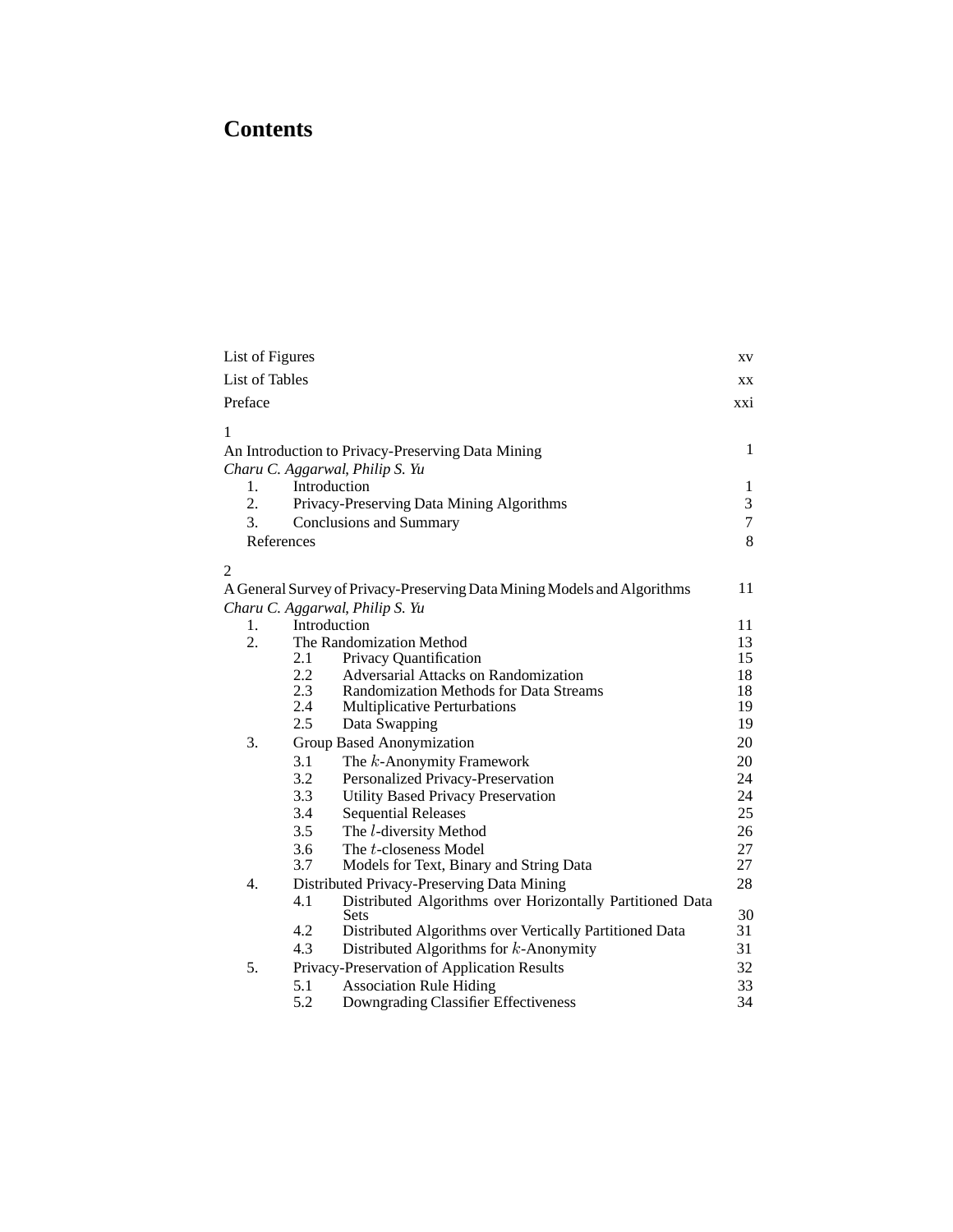|    | 5.3                   | Query Auditing and Inference Control                                     | 34 |
|----|-----------------------|--------------------------------------------------------------------------|----|
| 6. |                       | Limitations of Privacy: The Curse of Dimensionality                      | 37 |
| 7. |                       | Applications of Privacy-Preserving Data Mining                           | 38 |
|    | 7.1                   | Medical Databases: The Scrub and Datafly Systems                         | 38 |
|    | 7.2                   | <b>Bioterrorism Applications</b>                                         | 40 |
|    | 7.3                   | <b>Homeland Security Applications</b>                                    | 40 |
|    | 7.4                   | Genomic Privacy                                                          | 42 |
| 8. | Summary               |                                                                          | 43 |
|    | References            |                                                                          | 43 |
| 3  |                       |                                                                          |    |
|    |                       | A Survey of Inference Control Methods for Privacy-Preserving Data Mining | 53 |
|    | Josep Domingo-Ferrer  |                                                                          |    |
| 1. |                       | A classification of microdata protection methods                         | 55 |
| 2. |                       | Perturbative masking methods                                             | 58 |
|    | 2.1                   | Additive noise                                                           | 58 |
|    | 2.2                   | Microaggregation                                                         | 59 |
|    | 2.3                   | Data swapping and rank swapping                                          | 61 |
|    | 2.4                   | Rounding                                                                 | 62 |
|    | 2.5                   | Resampling                                                               | 62 |
|    | 2.6                   | <b>PRAM</b>                                                              | 62 |
|    | 2.7                   | <b>MASSC</b>                                                             | 63 |
| 3. |                       | Non-perturbative masking methods                                         | 63 |
|    | 3.1                   | Sampling                                                                 | 64 |
|    | 3.2                   | Global recoding                                                          | 64 |
|    | 3.3                   | Top and bottom coding                                                    | 65 |
|    | 3.4                   | Local suppression                                                        | 65 |
| 4. |                       | Synthetic microdata generation                                           | 65 |
|    | 4.1                   | Synthetic data by multiple imputation                                    | 65 |
|    | 4.2                   | Synthetic data by bootstrap                                              | 66 |
|    | 4.3                   | Synthetic data by Latin Hypercube Sampling                               | 66 |
|    | 4.4                   | Partially synthetic data by Cholesky decomposition                       | 67 |
|    | 4.5                   | Other partially synthetic and hybrid microdata approaches                | 67 |
|    | 4.6                   | Pros and cons of synthetic microdata                                     | 68 |
| 5. |                       | Trading off information loss and disclosure risk                         | 69 |
|    | 5.1                   | Score construction                                                       | 69 |
|    | 5.2                   | R-U maps                                                                 | 71 |
|    | 5.3                   | $k$ -anonymity                                                           | 71 |
| 6. |                       | Conclusions and research directions                                      | 72 |
|    | References            |                                                                          | 73 |
| 4  |                       |                                                                          |    |
|    | Measures of Anonymity |                                                                          | 81 |
|    |                       | Suresh Venkatasubramanian                                                |    |
| 1. |                       | Introduction                                                             | 81 |
|    | 1.1                   | What is privacy?                                                         | 81 |
|    | 1.2                   | Data Anonymization Methods                                               | 83 |
|    | 1.3                   | A Classification Of Methods                                              | 84 |

2. Statistical Measures of Anonymity 85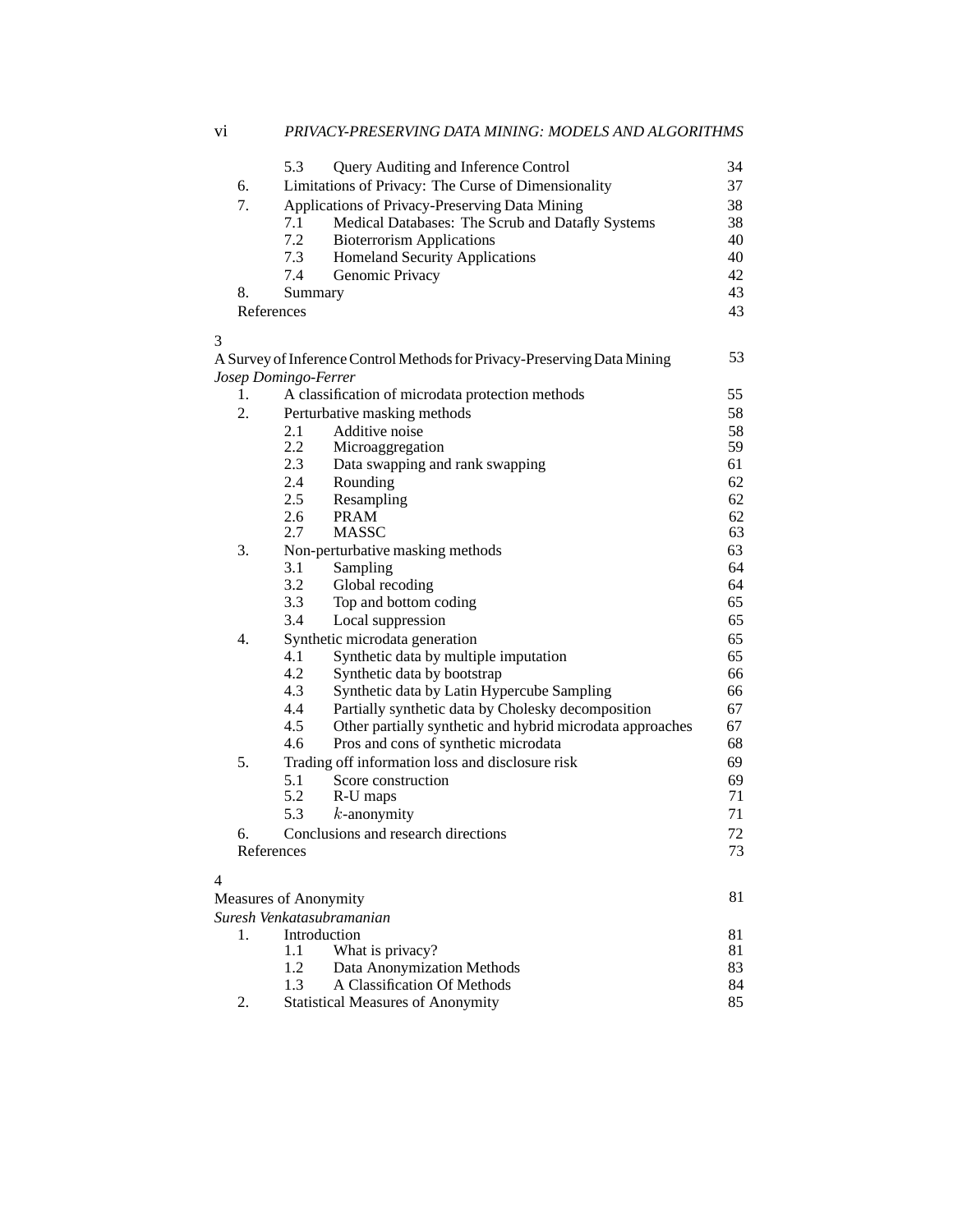| V11 |
|-----|
|     |

|   |            | 2.1<br><b>Query Restriction</b>                                      | 85  |
|---|------------|----------------------------------------------------------------------|-----|
|   |            | 2.2<br>Anonymity via Variance                                        | 85  |
|   |            | 2.3<br>Anonymity via Multiplicity                                    | 86  |
|   | 3.         | Probabilistic Measures of Anonymity                                  | 86  |
|   |            | Measures Based on Random Perturbation<br>3.1                         | 87  |
|   |            | 3.2<br>Measures Based on Generalization                              | 90  |
|   |            | 3.3<br>Utility vs Privacy                                            | 93  |
|   | 4.         | <b>Computational Measures Of Anonymity</b>                           | 94  |
|   |            | Anonymity via Isolation<br>4.1                                       | 96  |
|   | 5.         | <b>Conclusions And New Directions</b>                                | 97  |
|   |            | 5.1<br><b>New Directions</b>                                         | 98  |
|   | References |                                                                      | 98  |
| 5 |            |                                                                      |     |
|   |            | $k$ -Anonymous Data Mining: A Survey                                 | 103 |
|   |            | V. Ciriani, S. De Capitani di Vimercati, S. Foresti, and P. Samarati |     |
|   | 1.         | Introduction                                                         | 103 |
|   | 2.         | $k$ -Anonymity                                                       | 105 |
|   | 3.         | Algorithms for Enforcing $k$ -Anonymity                              | 108 |
|   | 4.         | $k$ -Anonymity Threats from Data Mining                              | 115 |
|   |            | 4.1<br><b>Association Rules</b>                                      | 116 |
|   |            | 4.2<br><b>Classification Mining</b>                                  | 116 |
|   | 5.         | $k$ -Anonymity in Data Mining                                        | 118 |
|   | 6.         | Anonymize-and-Mine                                                   | 121 |
|   | 7.         |                                                                      | 124 |
|   |            | Mine-and-Anonymize                                                   |     |
|   |            | Enforcing $k$ -Anonymity on Association Rules<br>7.1                 | 124 |
|   |            | Enforcing $k$ -Anonymity on Decision Trees<br>7.2                    | 127 |
|   | 8.         | Conclusions                                                          | 130 |
|   |            | Acknowledgments                                                      | 131 |
|   | References |                                                                      | 131 |
| 6 |            |                                                                      |     |
|   |            | A Survey of Randomization Methods for Privacy-Preserving Data Mining | 135 |
|   |            | Charu C. Aggarwal, Philip S. Yu                                      |     |
|   | 1.         | Introduction                                                         | 135 |
|   | 2.         | <b>Reconstruction Methods for Randomization</b>                      | 137 |
|   |            | The Bayes Reconstruction Method<br>2.1                               | 137 |
|   |            | 2.2<br>The EM Reconstruction Method                                  | 139 |
|   |            | 2.3<br>Utility and Optimality of Randomization Models                | 141 |
|   | 3.         | <b>Applications of Randomization</b>                                 | 142 |
|   |            | Privacy-Preserving Classification with Randomization<br>3.1          | 142 |
|   |            | 3.2<br>Privacy-Preserving OLAP                                       | 143 |
|   |            | 3.3<br><b>Collaborative Filtering</b>                                | 143 |
|   | 4.         | The Privacy-Information Loss Tradeoff                                | 144 |
|   | 5.         | Vulnerabilities of the Randomization Method                          | 147 |
|   | 6.         | Randomization of Time Series Data Streams                            | 149 |
|   | 7.         | Multiplicative Noise for Randomization                               | 150 |
|   |            | Vulnerabilities of Multiplicative Randomization<br>7.1               | 151 |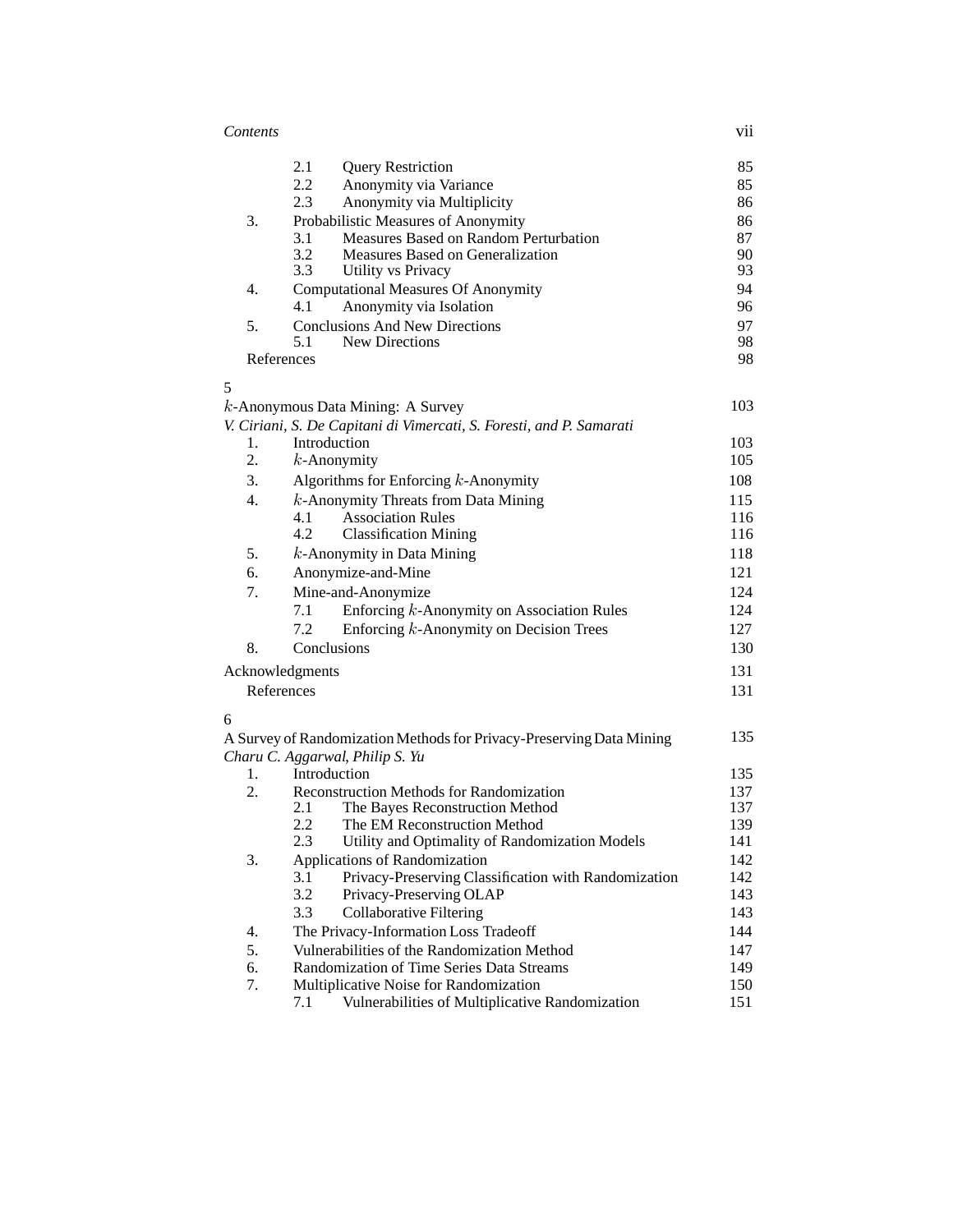|   |            | 7.2                    | <b>Sketch Based Randomization</b>                                       | 151        |
|---|------------|------------------------|-------------------------------------------------------------------------|------------|
|   | 8.         |                        | Conclusions and Summary                                                 | 152        |
|   | References |                        |                                                                         | 152        |
| 7 |            |                        |                                                                         |            |
|   |            |                        | A Survey of Multiplicative                                              | 155        |
|   |            | Perturbation for       |                                                                         |            |
|   |            |                        | Privacy-Preserving Data Mining                                          |            |
|   |            | Keke Chen and Ling Liu |                                                                         |            |
|   | 1.         | Introduction           |                                                                         | 156        |
|   |            | 1.1                    | Data Privacy vs. Data Utility                                           | 157        |
|   |            | 1.2                    | Outline                                                                 | 158        |
|   | 2.         |                        | Definition of Multiplicative Perturbation                               | 159        |
|   |            | 2.1<br>2.2             | <b>Notations</b><br><b>Rotation Perturbation</b>                        | 159<br>159 |
|   |            | 2.3                    | Projection Perturbation                                                 | 160        |
|   |            | 2.4                    | Sketch-based Approach                                                   | 162        |
|   |            | 2.5                    | Geometric Perturbation                                                  | 162        |
|   | 3.         |                        | <b>Transformation Invariant Data Mining Models</b>                      | 163        |
|   |            | 3.1                    | Definition of Transformation Invariant Models                           | 164        |
|   |            | 3.2                    | Transformation-Invariant Classification Models                          | 164        |
|   |            | 3.3                    | <b>Transformation-Invariant Clustering Models</b>                       | 165        |
|   | 4.         |                        | Privacy Evaluation for Multiplicative Perturbation                      | 166        |
|   |            | 4.1                    | A Conceptual Multidimensional Privacy Evaluation Model                  | 166        |
|   |            | 4.2                    | Variance of Difference as Column Privacy Metric                         | 167        |
|   |            | 4.3                    | <b>Incorporating Attack Evaluation</b>                                  | 168        |
|   |            | 4.4                    | <b>Other Metrics</b>                                                    | 169        |
|   | 5.         |                        | <b>Attack Resilient Multiplicative Perturbations</b>                    | 169        |
|   |            | 5.1                    | Naive Estimation to Rotation Perturbation                               | 169        |
|   |            | 5.2                    | <b>ICA-Based Attacks</b>                                                | 171        |
|   |            | 5.3                    | Distance-Inference Attacks                                              | 172        |
|   |            | 5.4                    | Attacks with More Prior Knowledge                                       | 174        |
|   |            | 5.5                    | <b>Finding Attack-Resilient Perturbations</b>                           | 175        |
|   | 6.         | Conclusion             |                                                                         | 175        |
|   | References |                        |                                                                         | 176        |
| 8 |            |                        |                                                                         |            |
|   |            |                        | A Survey of Quantification of Privacy Preserving Data Mining Algorithms | 181        |
|   |            |                        | Elisa Bertino and Dan Lin and Wei Jiang                                 |            |
|   | 1.         |                        | Metrics for Quantifying Privacy Level                                   | 184        |
|   |            | 1.1                    | Data Privacy                                                            | 184        |
|   |            | 1.2                    | <b>Result Privacy</b>                                                   | 189        |
|   | 2.         |                        | Metrics for Quantifying Hiding Failure                                  | 190        |
|   | 3.         |                        | Metrics for Quantifying Data Quality                                    | 191        |
|   |            | 3.1                    | Quality of the Data Resulting from the PPDM Process                     | 191        |
|   |            | 3.2                    | Quality of the Data Mining Results                                      | 196        |
|   | 4.         |                        | <b>Complexity Metrics</b>                                               | 198        |
|   | 5.         |                        | How to Select a Proper Metric                                           | 199        |
|   | 6.         |                        | <b>Conclusion and Research Directions</b>                               | 200        |
|   | References |                        |                                                                         | 200        |

## viii *PRIVACY-PRESERVING DATA MINING: MODELS AND ALGORITHMS*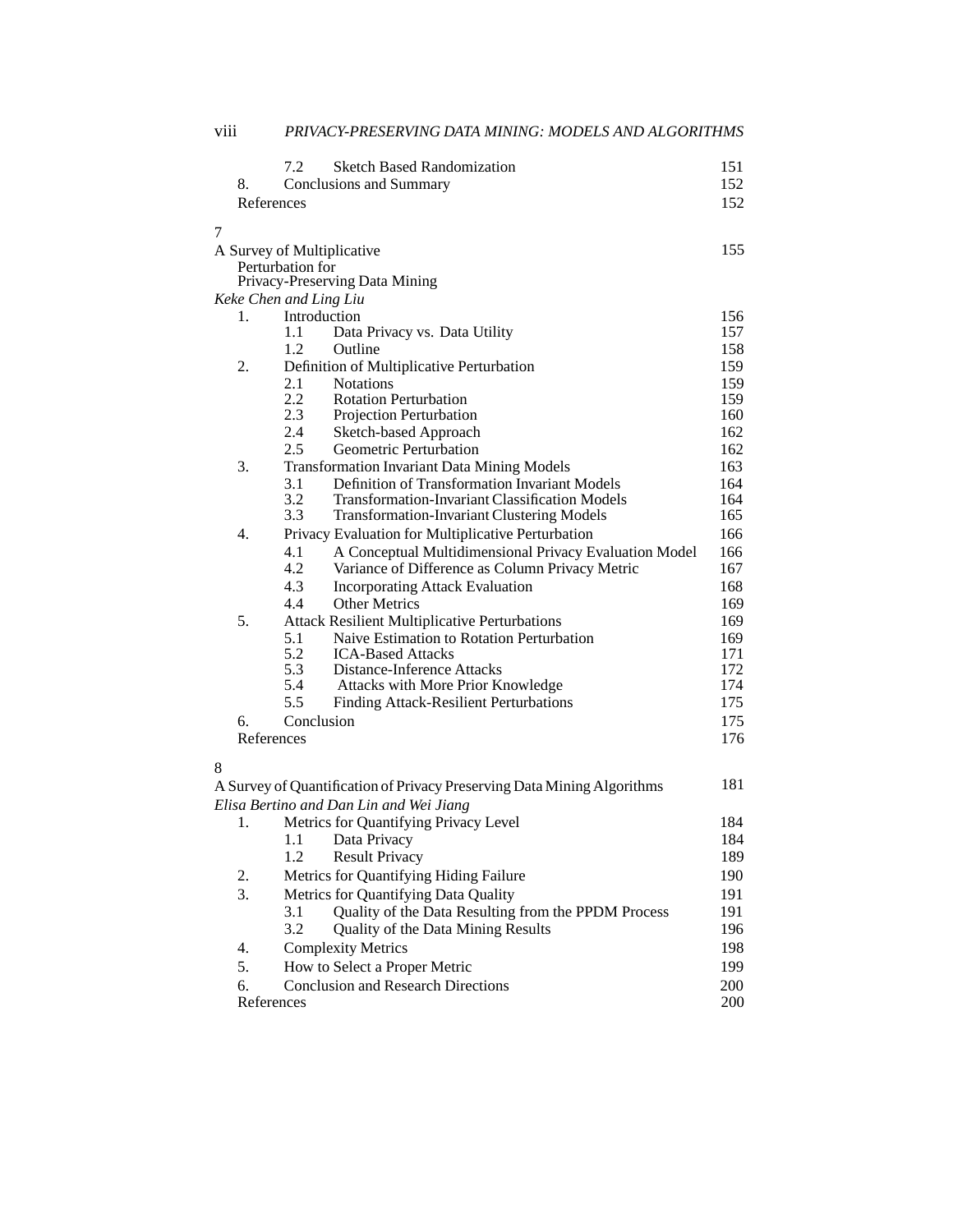| Contents                  |            |                                                                              | ix         |
|---------------------------|------------|------------------------------------------------------------------------------|------------|
| 9                         |            |                                                                              |            |
| A Survey of Utility-based |            | Privacy-Preserving Data<br><b>Transformation Methods</b>                     | 205        |
| Ming Hua and Jian Pei     |            |                                                                              |            |
| 1.                        | 1.1        | Introduction                                                                 | 206<br>207 |
|                           |            | What is Utility-based Privacy Preservation?                                  |            |
| 2.                        | 2.1        | Types of Utility-based Privacy Preservation Methods<br><b>Privacy Models</b> | 208<br>208 |
|                           | 2.2        | <b>Utility Measures</b>                                                      | 210        |
|                           | 2.3        | Summary of the Utility-Based Privacy Preserving Methods                      | 212        |
| 3.                        |            | Utility-Based Anonymization Using Local Recoding                             | 212        |
|                           | 3.1        | Global Recoding and Local Recoding                                           | 213        |
|                           | 3.2        | <b>Utility Measure</b>                                                       | 214        |
|                           | 3.3        | <b>Anonymization Methods</b>                                                 | 215        |
|                           | 3.4        | Summary and Discussion                                                       | 217        |
| 4.                        |            | The Utility-based Privacy Preserving Methods in Classification Prob-         |            |
|                           | lems       |                                                                              | 217        |
|                           | 4.1        | The Top-Down Specialization Method                                           | 218        |
|                           | 4.2        | The Progressive Disclosure Algorithm                                         | 222        |
|                           | 4.3        | <b>Summary and Discussion</b>                                                | 226        |
| 5.                        |            | Anonymized Marginal: Injecting Utility into Anonymized Data Sets             | 226        |
|                           | 5.1        | <b>Anonymized Marginal</b>                                                   | 227        |
|                           | 5.2        | <b>Utility Measure</b>                                                       | 228        |
|                           | 5.3<br>5.4 | <b>Injecting Utility Using Anonymized Marginals</b>                          | 229<br>231 |
|                           |            | Summary and Discussion                                                       |            |
| 6.                        | Summary    |                                                                              | 232        |
| References                |            |                                                                              | 232        |
| 10                        |            |                                                                              |            |
|                           |            | Mining Association Rules under Privacy Constraints                           | 237        |
| Jayant R. Haritsa         |            |                                                                              |            |
| 1.                        |            | Problem Framework                                                            | 238        |
| 2.                        |            | Evolution of the Literature                                                  | 244        |
| 3.                        |            | The FRAPP Framework                                                          | 249        |
| 4.                        |            | Sample Results                                                               | 257        |
| 5.                        |            | <b>Closing Remarks</b>                                                       | 261        |
| References                |            |                                                                              | 261        |
| 11                        |            |                                                                              |            |
|                           |            | A Survey of Association Rule Hiding Methods for Privacy                      | 265        |
|                           |            | Vassilios S. Verykios and Aris Gkoulalas-Divanis                             |            |
| 1.                        |            | <b>Introduction</b>                                                          | 265        |
| 2.                        |            | Terminology and Preliminaries                                                | 267        |
| 3.                        |            | Taxonomy of Association Rule Hiding Algorithms                               | 268        |
| 4.                        |            | <b>Classes of Association Rule Algorithms</b>                                | 269        |
|                           | 4.1        | Heuristic Approaches                                                         | 270        |
|                           | 4.2        | <b>Border-based Approaches</b>                                               | 275        |
|                           | 4.3        | <b>Exact Approaches</b>                                                      | 276        |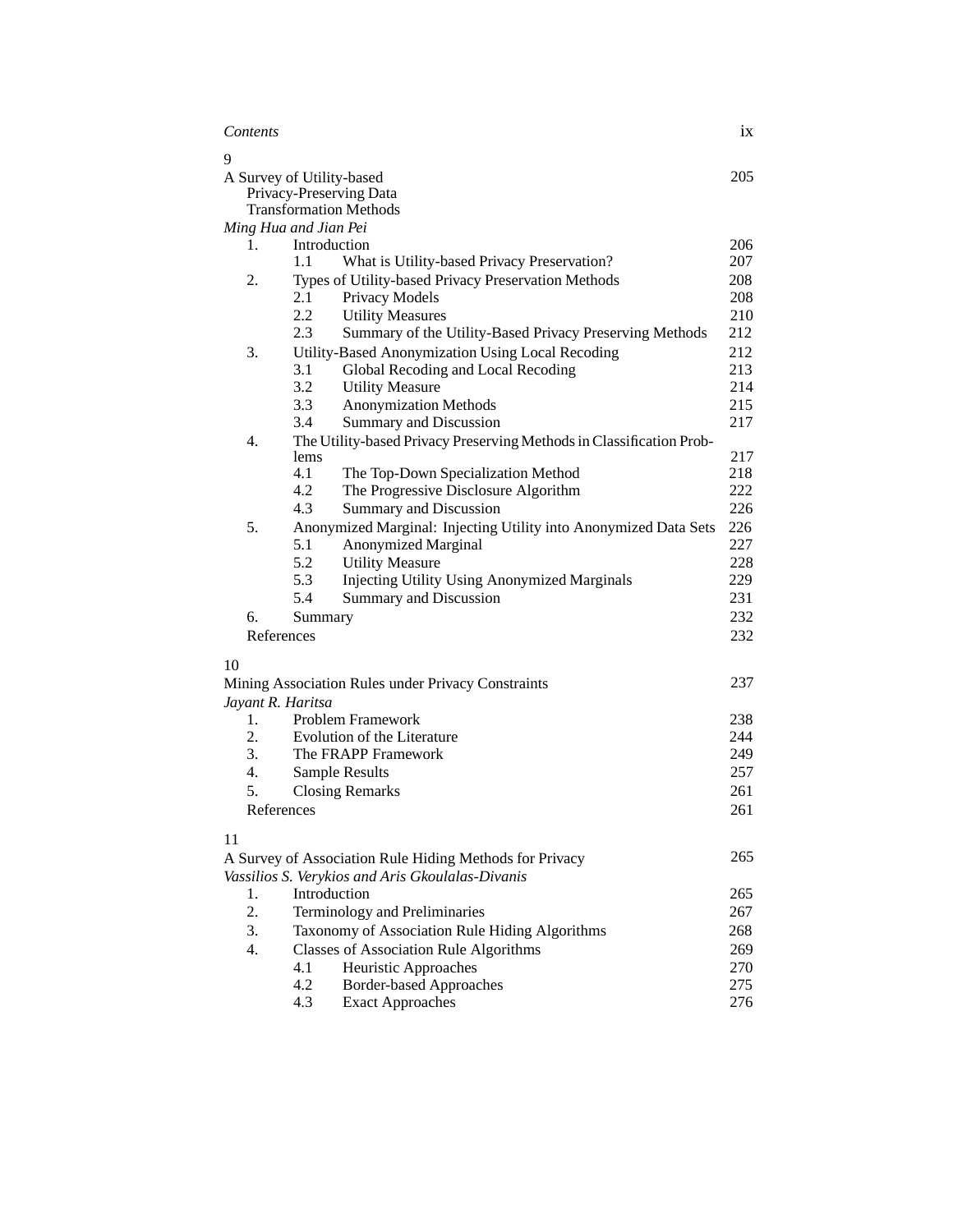| X  |                                    | PRIVACY-PRESERVING DATA MINING: MODELS AND ALGORITHMS                                                             |                                 |
|----|------------------------------------|-------------------------------------------------------------------------------------------------------------------|---------------------------------|
|    | 5.<br>6.<br>7.<br>8.<br>References | <b>Other Hiding Approaches</b><br>Metrics and Performance Analysis<br>Discussion and Future Trends<br>Conclusions | 277<br>279<br>282<br>283<br>284 |
| 12 | A Survey of Statistical            |                                                                                                                   | 289                             |
|    | Table Entries                      | Approaches to Preserving<br>Confidentiality of Contingency                                                        |                                 |
|    |                                    | Stephen E. Fienberg and Aleksandra B. Slavkovic                                                                   |                                 |
|    | 1.                                 | Introduction                                                                                                      | 289                             |
|    | 2.                                 | The Statistical Approach Privacy Protection                                                                       | 290                             |
|    | 3.<br>tion                         | Datamining Algorithms, Association Rules, and Disclosure Limita-                                                  | 292                             |
|    | 4.                                 | Estimation and Disclosure Limitation for Multi-way Contingency                                                    |                                 |
|    | Tables<br>5.                       | Two Illustrative Examples                                                                                         | 293<br>299                      |
|    | 5.1                                | Example 1: Data from a Randomized Clinical Trial                                                                  | 299                             |
|    | 5.2                                | Example 2: Data from the 1993 U.S. Current Population<br>Survey                                                   | 303                             |
|    | 6.                                 | Conclusions                                                                                                       | 306                             |
|    | References                         |                                                                                                                   | 307                             |
| 13 |                                    |                                                                                                                   |                                 |
|    | A Survey of                        |                                                                                                                   | 313                             |
|    |                                    | Privacy-Preserving Methods<br><b>Across Horizontally Partitioned</b>                                              |                                 |
|    | Data                               |                                                                                                                   |                                 |
|    | Murat Kantarcioglu                 |                                                                                                                   |                                 |
|    | 1.<br>2.                           | Introduction<br>Basic Cryptographic Techniques for Privacy-Preserving Distributed                                 | 313                             |
|    |                                    | Data Mining                                                                                                       | 315                             |
|    | 3.                                 | Common Secure Sub-protocols Used in Privacy-Preserving Distributed                                                |                                 |
|    |                                    | Data Mining                                                                                                       | 318                             |
|    | 4.                                 | Privacy-preserving Distributed Data Mining on Horizontally Parti-<br>tioned Data                                  | 323                             |
|    | 5.                                 | Comparison to Vertically Partitioned Data Model                                                                   | 326                             |
|    | 6.                                 | <b>Extension to Malicious Parties</b>                                                                             | 327                             |
|    | 7.                                 | Limitations of the Cryptographic Techniques Used in Privacy-Preserving<br>Distributed Data Mining                 | 329                             |
|    | 8.                                 | Privacy Issues Related to Data Mining Results                                                                     | 330                             |
|    | 9.                                 | Conclusion                                                                                                        | 332                             |
|    | References                         |                                                                                                                   | 332                             |
| 14 |                                    |                                                                                                                   |                                 |
|    | A Survey of                        |                                                                                                                   | 337                             |
|    |                                    | Privacy-Preserving Methods                                                                                        |                                 |
|    | Doto.                              | across Vertically Partitioned                                                                                     |                                 |

Data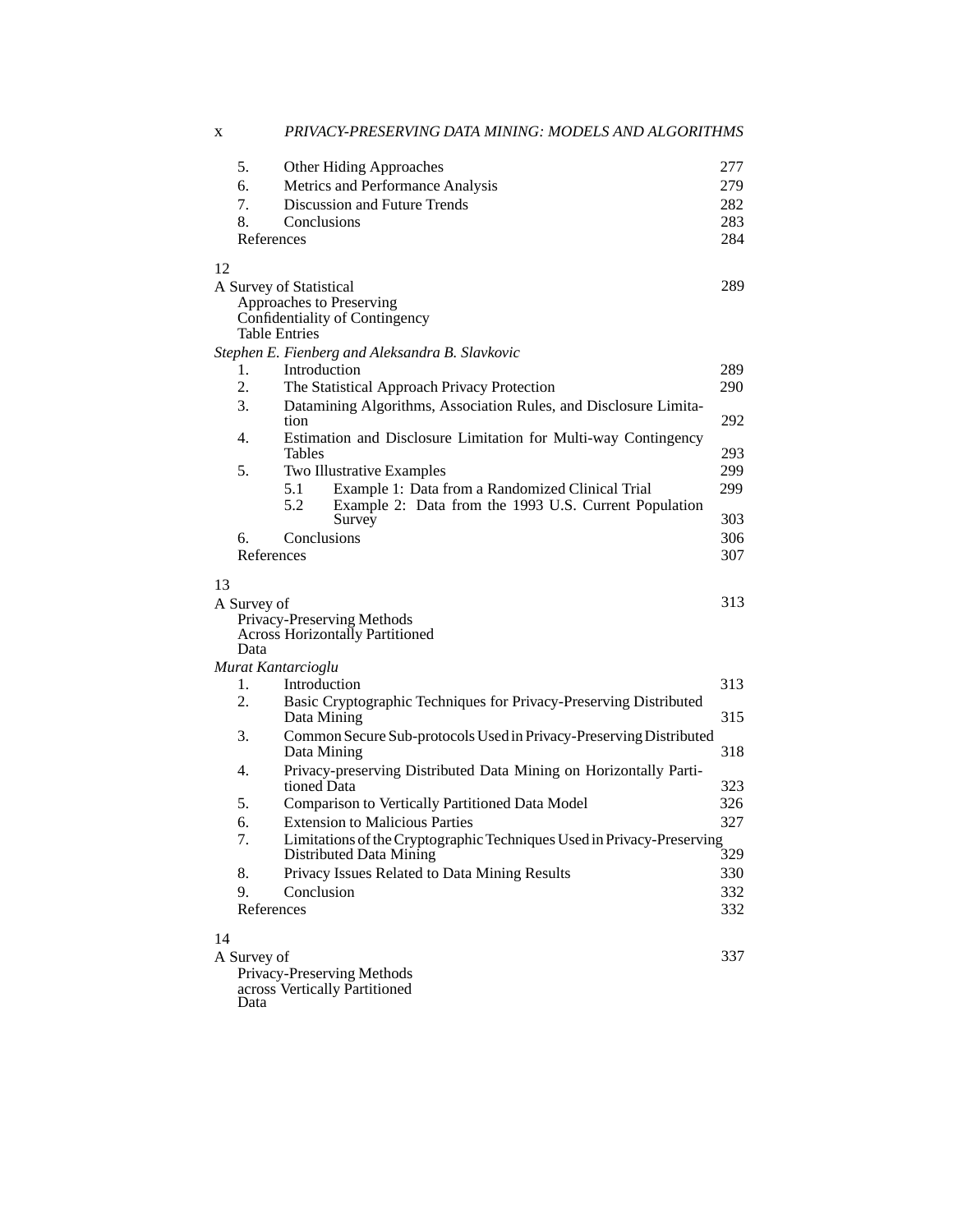| Contents | X1 |
|----------|----|
|          |    |

| Jaideep Vaidya |                                                                       |     |
|----------------|-----------------------------------------------------------------------|-----|
| 1.             | Classification                                                        | 339 |
|                | Naïve Bayes Classification<br>1.1                                     | 342 |
|                | 1.2<br><b>Bayesian Network Structure Learning</b>                     | 343 |
|                | 1.3<br>Decision Tree Classification                                   | 344 |
| 2.             | Clustering                                                            | 346 |
| 3.             | <b>Association Rule Mining</b>                                        | 347 |
| 4.             | Outlier detection                                                     | 349 |
|                | 4.1<br>Algorithm                                                      | 351 |
|                | 4.2<br>Security Analysis                                              | 352 |
|                | 4.3<br><b>Computation and Communication Analysis</b>                  | 354 |
| 5.             | <b>Challenges and Research Directions</b>                             | 355 |
|                | References                                                            | 356 |
| 15             |                                                                       |     |
| Methods        | A Survey of Attack Techniques on Privacy-Preserving Data Perturbation | 361 |
|                | Kun Liu, Chris Giannella, and Hillol Kargupta                         |     |
| 1.             | Introduction                                                          | 362 |
| 2.             | Definitions and Notation                                              | 362 |
| 3.             | <b>Attacking Additive Data Perturbation</b>                           | 363 |
|                | 3.1<br>Eigen-Analysis and PCA Preliminaries                           | 364 |
|                | 3.2<br><b>Spectral Filtering</b>                                      | 365 |
|                | 3.3<br><b>SVD</b> Filtering                                           | 366 |
|                | 3.4<br>PCA Filtering                                                  | 367 |
|                | 3.5<br><b>MAP Estimation Attack</b>                                   | 368 |
|                | 3.6<br>Distribution Analysis Attack                                   | 369 |
|                | 3.7<br>Summary                                                        | 370 |
| 4.             | Attacking Matrix Multiplicative Data Perturbation                     | 371 |
|                | Known I/O Attacks<br>4.1                                              | 372 |
|                | 4.2<br>Known Sample Attack                                            | 375 |
|                | 4.3<br>Other Attacks Based on ICA                                     | 376 |
|                | 4.4<br>Summary                                                        | 377 |
| 5.             | Attacking k-Anonymization                                             | 378 |
| 6.             | Conclusion                                                            | 379 |
|                | Acknowledgments                                                       | 379 |
|                | References                                                            | 379 |
| 16             |                                                                       |     |
|                | Private Data Analysis via<br><b>Output Perturbation</b>               | 385 |
| Kobbi Nissim   |                                                                       |     |
| 1.             | The Abstract Model - Statistical Databases, Queries, and Sanitizers   | 387 |
| 2.             |                                                                       | 390 |
|                | Privacy<br>2.1<br>Interpreting the Privacy Definition                 | 392 |
|                |                                                                       |     |
| 3.             | The Basic Technique: Calibrating Noise to Sensitivity                 | 396 |
|                | Applications: Functions with Low Global Sensitivity<br>3.1            | 398 |
| 4.             | <b>Constructing Sanitizers for Complex Functionalities</b>            | 402 |
|                | k-Means Clustering<br>4.1                                             | 403 |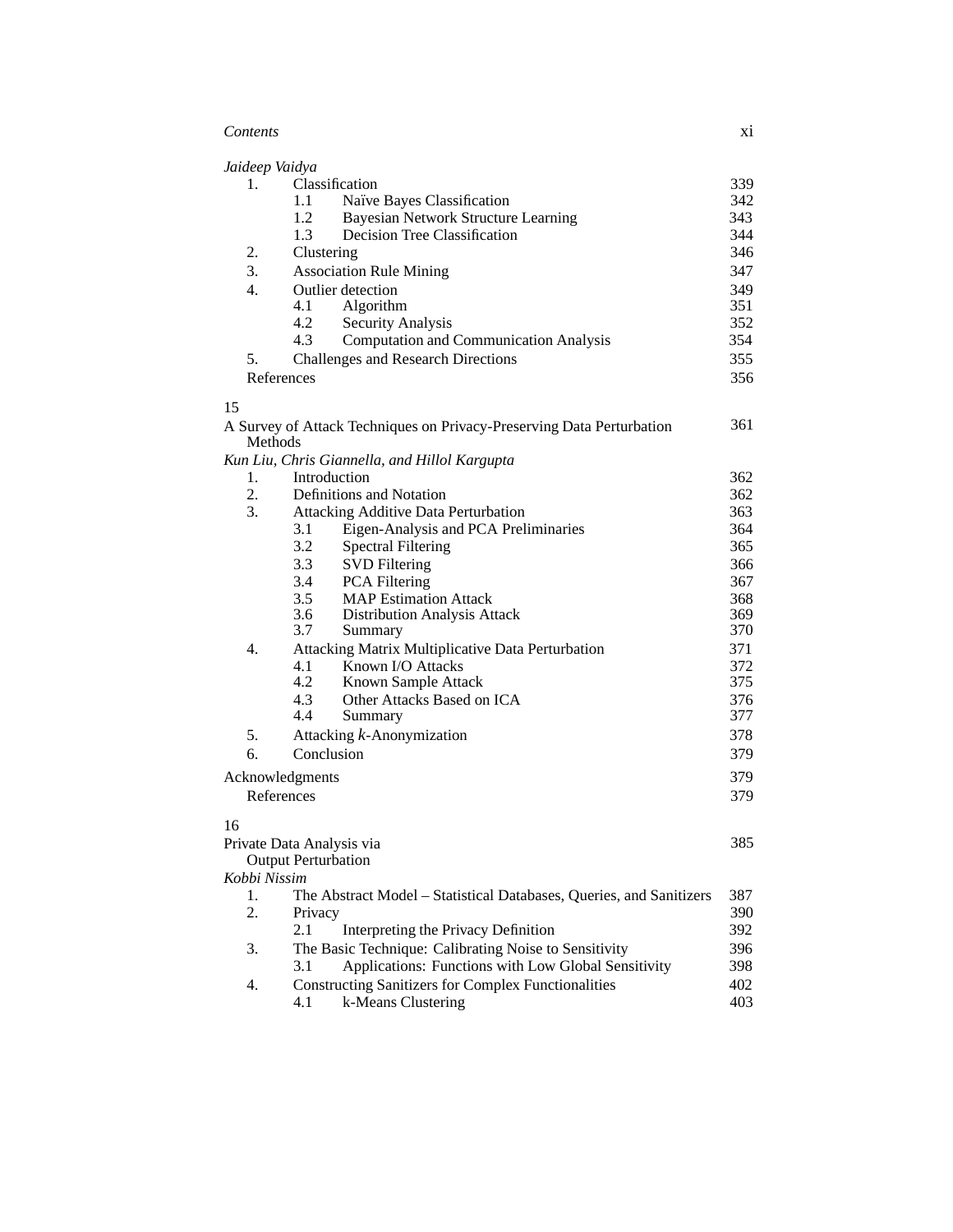|                  | 4.2<br>SVD and PCA                                                     | 405 |
|------------------|------------------------------------------------------------------------|-----|
|                  | 4.3<br>Learning in the Statistical Queries Model                       | 406 |
| 5.               | Beyond the Basics                                                      | 407 |
|                  | 5.1<br><b>Instance Based Noise and Smooth Sensitivity</b>              | 407 |
|                  | 5.2<br>The Sample-Aggregate Framework                                  | 409 |
|                  | 5.3<br>A General Sanitization Mechanism                                | 410 |
| 6.               | Related Work and Bibliographic Notes                                   | 411 |
|                  | References                                                             | 413 |
| 17               |                                                                        |     |
|                  | A Survey of Query Auditing Techniques for Data Privacy                 | 417 |
|                  | Shubha U. Nabar, Krishnaram Kenthapadi, Nina Mishra and Rajeev Motwani |     |
| 1.               | <b>Auditing Aggregate Queries</b>                                      | 418 |
|                  | <b>Offline Auditing</b><br>1.1                                         | 419 |
|                  | 1.2<br><b>Online Auditing</b>                                          | 420 |
| 2.               | Auditing Select-Project-Join Queries                                   | 428 |
| 3.               | Challenges in Auditing                                                 | 429 |
| 4.               | Reading                                                                | 431 |
|                  | References                                                             | 432 |
| 18               |                                                                        |     |
|                  | Privacy and the Dimensionality Curse                                   | 435 |
|                  | Charu C. Aggarwal                                                      |     |
| 1.               | Introduction                                                           | 435 |
| 2.               | The Dimensionality Curse and the $k$ -anonymity Method                 | 438 |
| 3.               | The Dimensionality Curse and Condensation                              | 443 |
| $\overline{4}$ . | The Dimensionality Curse and the Randomization Method                  | 448 |
|                  | <b>Effects of Public Information</b><br>4.1                            | 449 |
|                  | 4.2<br><b>Effects of High Dimensionality</b>                           | 452 |
|                  | Gaussian Perturbing Distribution<br>4.3                                | 452 |
|                  | 4.4<br><b>Uniform Perturbing Distribution</b>                          | 458 |
| 5.               | The Dimensionality Curse and $l$ -diversity                            | 461 |
| б.               | <b>Conclusions and Research Directions</b>                             | 462 |
|                  | References                                                             | 462 |
|                  |                                                                        |     |
| 19               |                                                                        |     |
|                  | Personalized Privacy Preservation                                      | 465 |
|                  | Yufei Tao and Xiaokui Xiao                                             |     |
| 1.               | Introduction                                                           | 465 |
| 2.               | Formalization of Personalized Anonymity                                | 468 |
|                  | 2.1<br>Personal Privacy Requirements                                   | 468 |
|                  | 2.2<br>Generalization                                                  | 469 |
| 3.               | <b>Combinatorial Process of Privacy Attack</b>                         | 471 |
|                  | 3.1<br>Primary Case                                                    | 472 |
|                  | 3.2<br>Non-primary Case                                                | 473 |
| 4.               | <b>Theoretical Foundation</b>                                          | 475 |
|                  | Notations and Basic Properties<br>4.1                                  | 475 |
|                  | 4.2<br>Derivation of the Breach Probability                            | 476 |
| 5.               | Generalization Algorithm                                               | 477 |